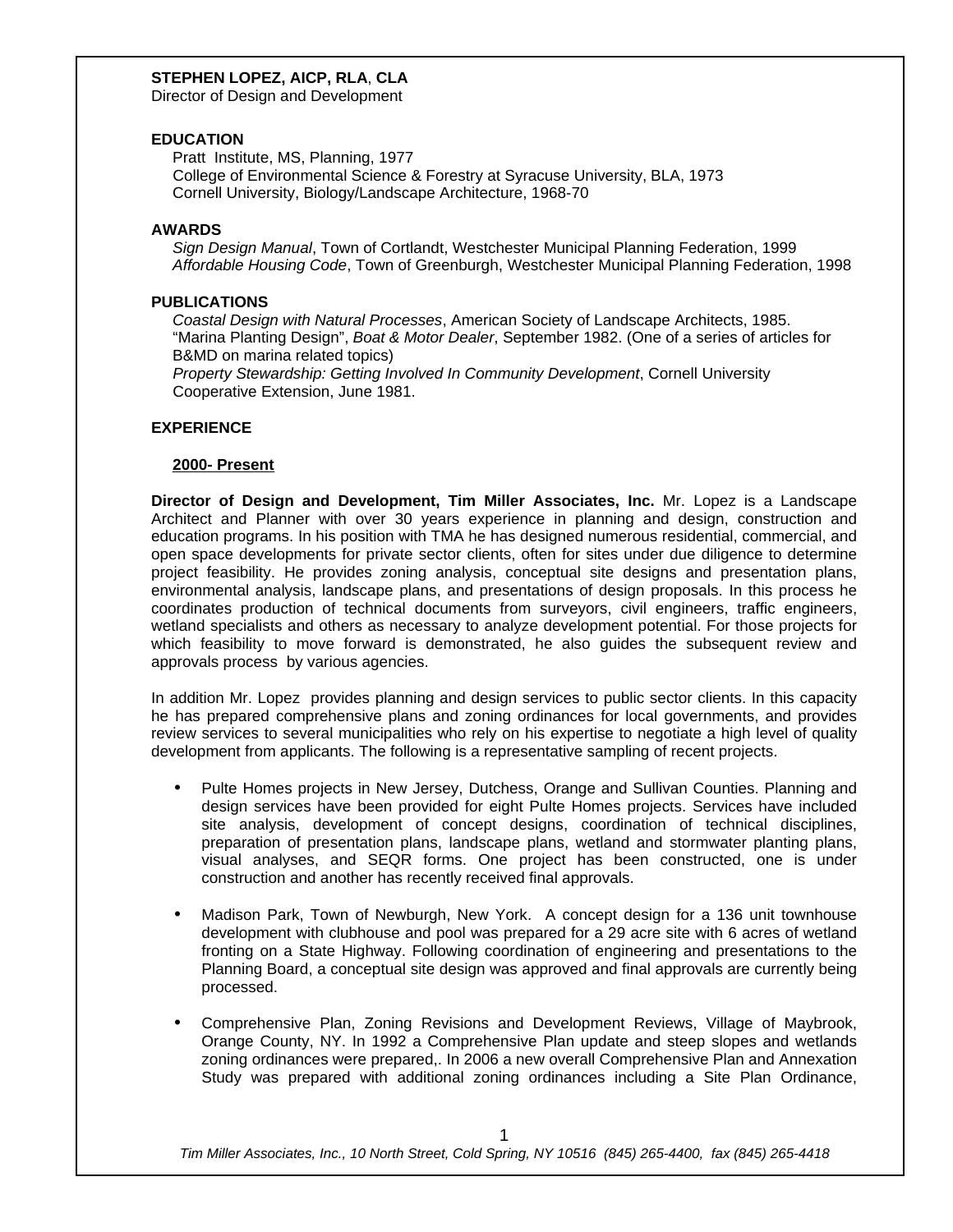Director of Design and Development

Subdivision Ordinance and PUD Ordinance. During this time development review services have also been provided to the Village.

- Hopewell Glen, East Fishkill, NY. A Landscape Plan was developed for this 292 unit Toll Brothers project including details for entry features, buffers, street trees, open space, rotaries, clubhouse and pool areas. Details included elevation sketches. .
- Airmont Wetland and Stormwater Mitigation Planting, Airmont, NY. A wetland and stormwater mitigation planting plan was developed for a multifamily housing development, and implemented by a TMA subsidiary, Wetland Mitigation, Inc.
- Hollowbrook Golf Club and Townhouses, Town of Cortlandt, NY. A landscape planting design was developed for the Hollowbrook Golf Course and adjacent townhouse development. The golf course has been built and the townhouse development is under construction.

### **1989-1999**

**Stephen Lopez, Town Planner and Landscape Architect.** Principal in planning and design firm with both public and private sector clients. Private sector work included preparation of site plans, landscape designs and environmental studies for residential and commercial projects, and representation of clients before municipal boards. Municipal work included park, streetscape and sign design, preparation of master plans and special areas studies, preparation of new zoning ordinances and review of development proposals. Additionally, applications for NYS Environmental Bond Fund, Land & Water Conservation Fund, and HUD CDBG funds were completed. Projects included:

- Main Avenue Streetscape Design, Clifton, NJ. Secured grant-funding and subsequently developed a streetscape redesign for a 25 block inner city retail strip. In addition set up funding for a Special Improvement District, Facade Restoration Program and wrote the Main Avenue Overlay Zone to set special facade and sign regulations.
- Landscape Design plans for Talleyrand, a 25 unit residential subdivision in Tarrytown, NY, American Enterprise Park, a R&D park in Morris Plains, NJ, Woodbury Senior Center in Jericho, Long Island, E.I. Dupont & DeNemours Co. manufacturing site in Sayreville, New Jersey.
- Sign Design Manual for the Town of Cortlandt, NY. This was a town-wide sign design manual illustrating code requirements and recommended design guidelines which won the 1999 Westchester Municipal Planning Federation (WMPF) award.
- Design Review Consultant, City of Clifton, NJ, Planning Board and Zoning Board of Adjustment from 1993-2005. Consulting Township Planner for Lyndhurst, NJ, provided planning consulting services to the Planning Board and Zoning Board of Adjustment from 1988-1992.
- Hird Park, Clifton, NJ. Secured grant funding, designed the park renovations, and provided construction supervision.
- Continental View, Mamaroneck, NY. Prepared conceptual site plan, visual impact analysis (for SEQR) and subsequent landscape plan for housing and park development.

#### **1993-1999**

**Commissioner of Planning, Town of Greenburgh, NY**. Commissioner of the Department of Community Development and Conservation (part-time appointment). Managed staff of four with responsibility for all land use issues in the largest town in Westchester County. Responsibilities

2

*Tim Miller Associates, Inc., 10 North Street, Cold Spring, NY 10516 (845) 265-4400, fax (845) 265-4418*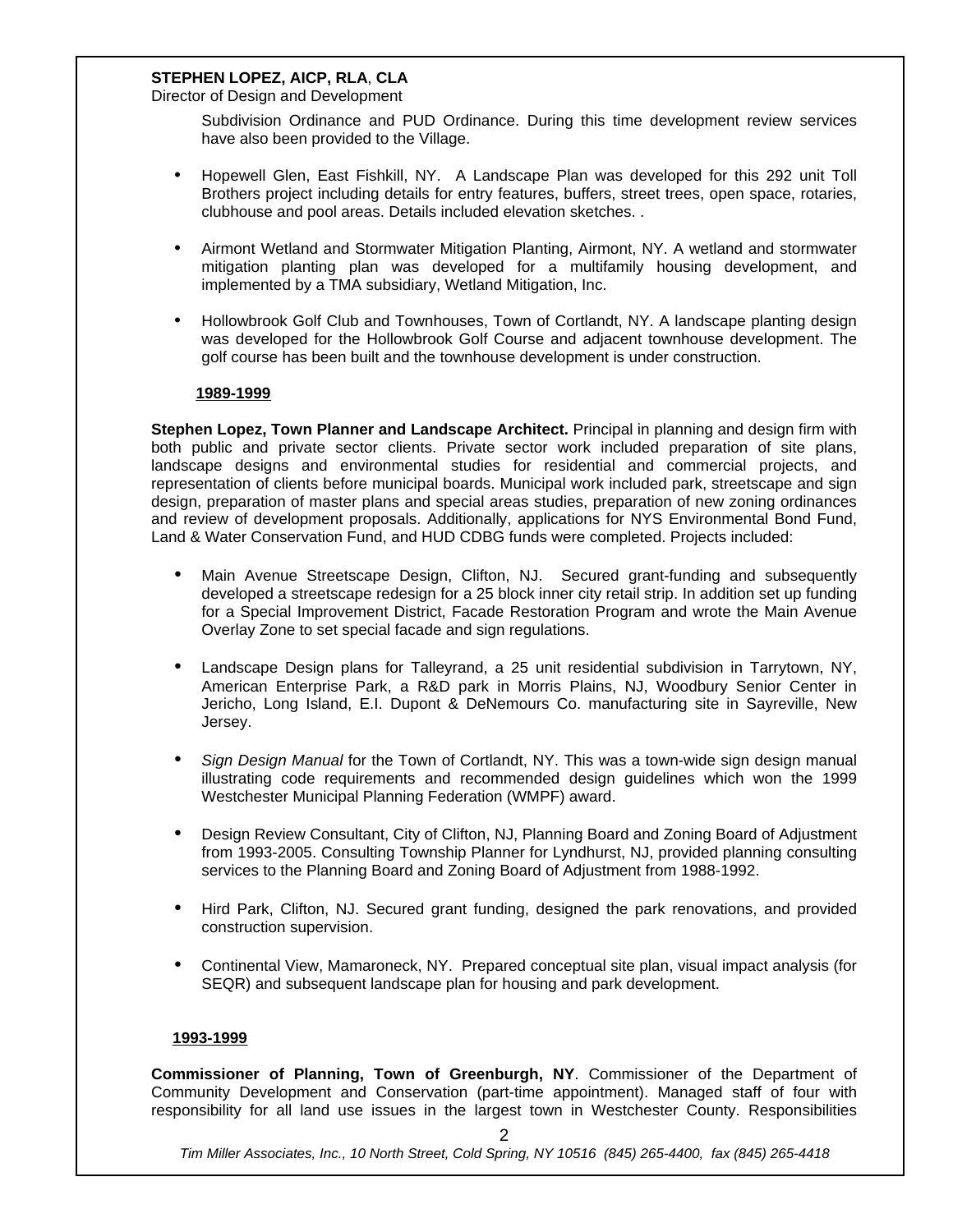Director of Design and Development

included coordinating actions of the Town Board, Planning Board, and Zoning Board, managing SEQR, compliance with New York State Town Law and the local Zoning Code. In addition, all grant work, particularly the \$300,000 annual CDBG program, was managed as well as special projects.

Accomplishments included:

- Initiated town-wide Comprehensive Plan in 1996 (completed in 2003)
- Coordinated review of 75-125 development proposals and zoning amendments per year, many with multiple board jurisdictions and community issues
- Developed Affordable Housing code, based on income guidelines, which won the 1998 WMPF planning award and support of Westchester Housing Commission
- Wrote Conservation District overlay code that provides for preservation of fifty percent of all natural areas on underdeveloped tracts, applied to 900 acres.
- Computerized office, developed Greenburgh Planning Department website
- Established a Farmers Market in Hartsdale and a town Tree Donation program
- Coordinated purchase of 123 acre Gaisman Estate as a town park, now the Hartsdale Arboretum

### **1987-1988**

**Senior Planner, The Hudson Partnership, Inc.,** East Brunswick, NJ**.** Site planning and design services were provided for clients with retail, office and residential developments throughout northern New Jersey, New York City and Westchester County.

Accomplishments included:

- Prepared conceptual designs for numerous development proposals such as the 125+ residential unit subdivision on the Miller Tract in Piscataway, NJ
- Prepared a landscape ordinance for Washington Township, NJ
- Prepared landscape design for Windsong on the River, a subdivision in East Brunswick, NJ

#### **1986-1987**

**Senior Planner, Buckhurst Fish Hutton Katz,** New York, NY**.** Prepared master plans, zoning ordinances, regional development plans and subdivision and site plans. Reviewed development projects for municipal boards. Also managed the preparation of several major environmental impact statements.

Accomplishments included:

- Analysis of tourism sites owned and managed by the Rockefeller Brothers Fund for a Tourism Master Plan of the Hudson River Valley, NY.
- Project director for DEIS on transformation of former Willowbrook hospital site to Staten Island Developmental Center (SIDC) and College of Staten Island campus.
- Project coordinator for planning and preparation of EIS for a 520 unit cluster subdivision on FDR Jr.'s farm known as Dalton Farms, Beekman, NY.

## **1977-1986**

**Cornell University Sea Grant Program,** NYC and Hudson River Valley Offices. Interpreted and disseminated program funded research results, conducted applied research, and organized educational programs on various waterfront planning issues. Worked with local governments and environmental and business organizations to develop and implement waterfront improvements.

*Tim Miller Associates, Inc., 10 North Street, Cold Spring, NY 10516 (845) 265-4400, fax (845) 265-4418*